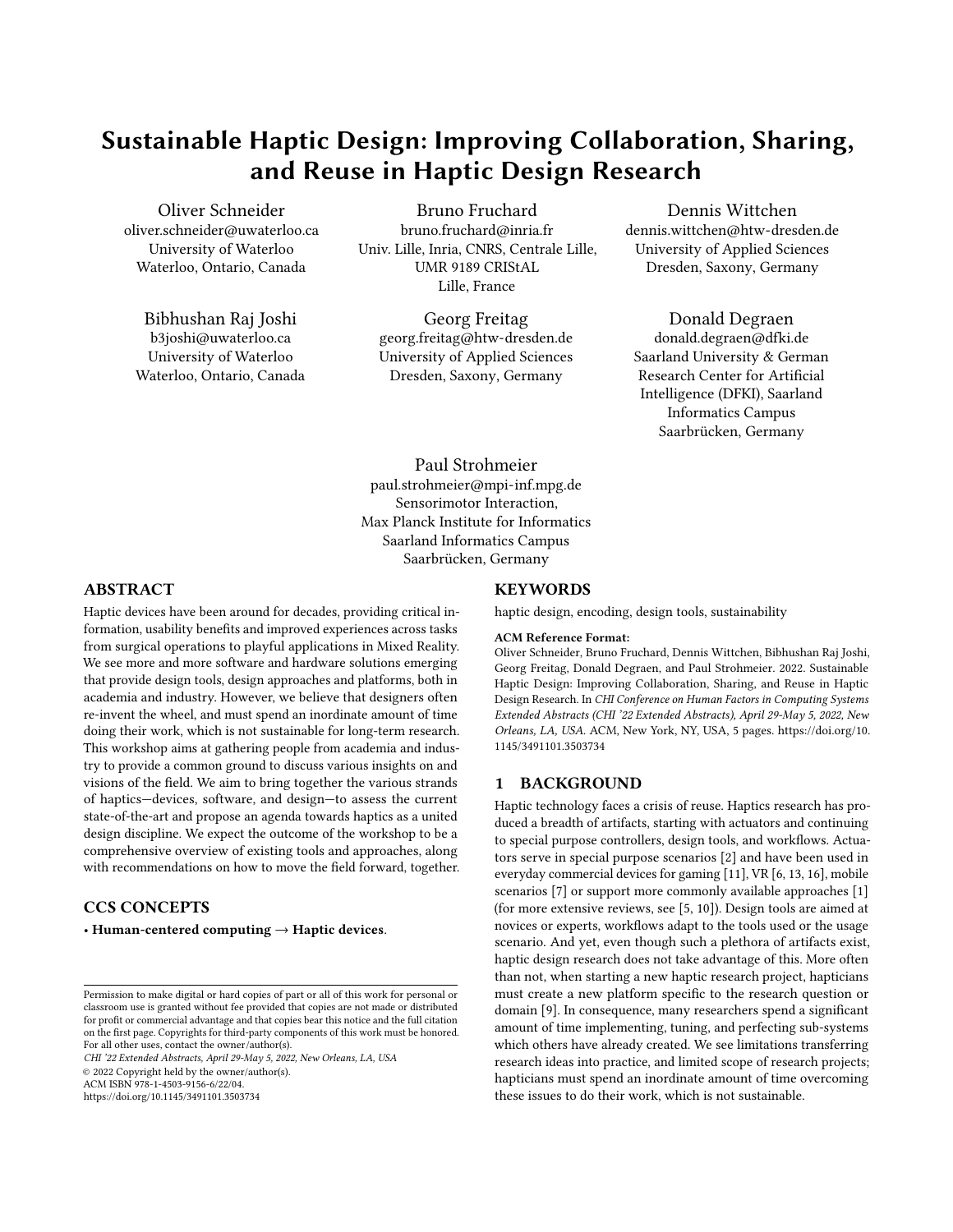This is not because hapticians are not familiar with related work, but rather because of the complexity of haptic design. Control signals for driving force feedback devices are not compatible over most commonly used actuator types. Design approaches such as iconic tacton design [\[3\]](#page-3-2) or embodied material rendering appear incommensurable while applications range from basic physiological assistance [\[14\]](#page-4-9), to transfer of high level information [\[15\]](#page-4-10). In vision, designers of digital content have generic devices and even the most radically different approaches share underlying structures (such as RGB or CMYK). In haptic design, such shared resources and general purpose devices appear impossible to achieve.

While it may currently not be possible or desirable to achieve a similar level of standardization of technology as we experience with visual design, any step in this direction will allow researchers and practitioners to focus on the problems they wish to address, and remove overhead in how to address these problems. This will also improve the potential of devices and experiences to scale across context, be reproduced by others, and move towards a long-term goal of sharing of experiences across device types by means of encoding the underlying experience in a device-agnostic way.

The goal of this workshop is two-fold: First, we wish to foster exchange between stakeholders in the field of haptic design from both industry and academia. In recent years the interest of companies and founders in haptic feedback has dramatically increased, today a large number of companies are producing cutting edge haptic feedback design intended to be used in products. Research in academia often appears to operate in isolation of these efforts. We believe identifying places where these research efforts intersect can benefit all research communities.

Secondly, we wish to identify paths going forward which allow haptic design artifacts, tools, and methods to work together synergistically. While the breadth of artifacts in haptic design can be explained by the complexity of the domain, there are clear drawbacks to this – one might even argue that hapticians tend to re-invent the wheel. If we design our tools differently, might we minimize this? Are there any design choices we make which discourages re-use? Is there something we do not do, which needs to happen to support generalization of our work?

We will address these two goals by facilitating keynote presentations of researchers from both industry and academia and enabling discussions around their design approaches. Additionally, the workshop will provide two breakout sessions. In the first session participants take stake of the research landscape, while in the second participants analyze key challenges towards unified, integrated haptic design workflows.

#### 2 ORGANIZERS

Oliver Schneider is an Assistant Professor, human-computer interaction researcher, and haptician at the University of Waterloo in the Faculty of Engineering (Department of Management Sciences). His research aims to enable anyone, anywhere to work with haptic technology as fluidly as we work with any other media.

Paul Strohmeier leads the Sensorimotor Interaction group (senSInt) at the Max Planck Institute for Informatics. His research focuses on tactile and kinesthetic perception, sensory augmentation, and on-body systems.

Bruno Fruchard is a postdoctoral research fellow at Inria in the Loki team in Lille. His research focuses on interaction techniques for various levels of expertise and support customization and design processes. He has been building haptic design tools with various granularity to support quick design cycles.

Georg Freitag is a Professor for User Interface Design at the University of Applied Sciences Dresden. His research focuses on the feasible integration of tactile systems into protective equipment and workwear. Another focus is on the prototyping of multidimensional tactile displays and the representation of complex data formats in these displays.

Dennis Wittchen is a PhD student at the Technical University Dresden and an research assistant at the University of Applied Sciences Dresden. His research focuses on human motion analysis and data-driven technologies to synthesize realistic motions. He is also highly interested in human-computer interaction and particularly in vibrotactile feedback systems and haptic design tools.

Bibhushan Raj Joshi is a PhD student at University of Waterloo. His research focuses on understanding the steps/processes followed in the product development cycle of haptics. He is also passionate about software development, product management and creative research involving human computer interaction.

Donald Degraen is a PhD candidate at Saarland University, Germany. His ongoing work explores the intersection of haptics, fabrication and virtual reality to provide methods and tools for designing haptic experiences.

The organizers of this workshop are actively involved in haptic design research and teaching in their respective universities. They have successfully organized related workshops in the past: Dennis, Georg, Bruno, and Paul recently hosted a workshop sketching tactons at TEI'21 called TactJam [\[17\]](#page-4-11). Also, Paul co-organized Shape Changing UI workshops at CHI'16 [\[12\]](#page-4-12) and ACE'14, Oliver coorganized the Workshop on Haptic Experience Design at World Haptics 2015 [\[8\]](#page-4-13), Donald was part of the organization comittee of the 'Everyday Proxy Objects for Virtual Reality' at CHI'21 [\[4\]](#page-3-3).

#### 3 PRE-WORKSHOP PLANS

This workshop's goal is to gather stakeholders in the field of haptic design from various backgrounds. We propose to reach out to experienced haptic researchers focusing on designing and building hardware devices, to rising startup CEOs focusing on design tools, to established company members selling haptic products worldwide, and researchers studying haptic design for novice hapticians. We are building a website available at [https://tactilevision.github.](https://tactilevision.github.io/chi2022-sustainablehapticdesign/) [io/chi2022-sustainablehapticdesign/](https://tactilevision.github.io/chi2022-sustainablehapticdesign/) that includes a call to action, a schedule for the workshop, the list of speakers that will present their vision, and eventually a summary of the outcome from the workshop. We will connect with possible participants through mailing lists (e.g., the HCI french mailing list), online networks (e.g., the Canada Haptics ("CanHaptics") slack group), and by personally contacting people of interest in research labs and companies focused on haptic design.

The workshop will be guided by accessibility and inclusion. Participant selection, if it exceeds capacity, will include diversity of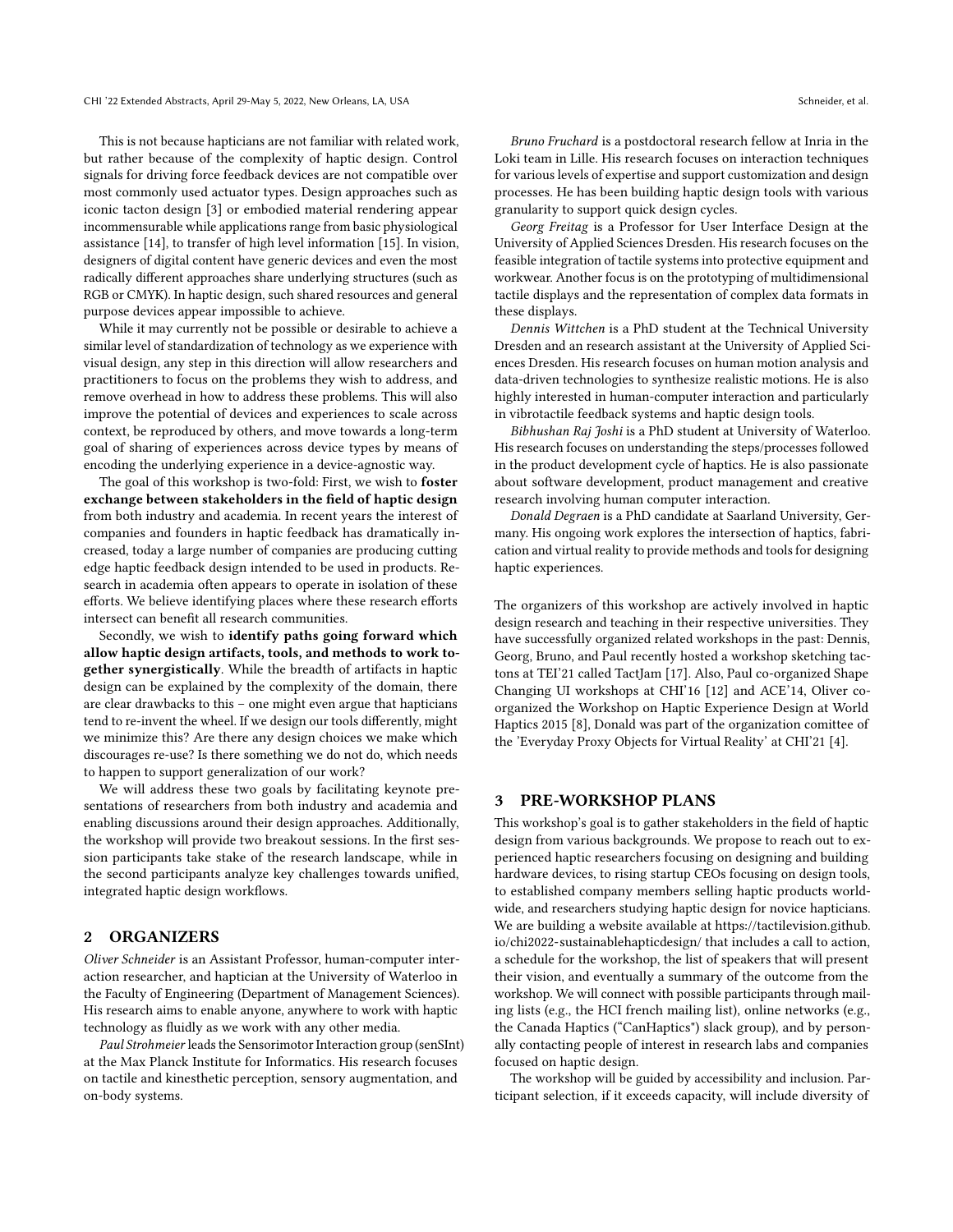Sustainable Haptic Design: Improving Collaboration, Sharing, and Reuse in Haptic Design Research CHI '22 Extended Abstracts, April 29-May 5, 2022, New Orleans, LA, USA

applicants as a guiding principle. All sessions and recorded sessions will include captioning. A remote workshop will enable more people to take part.

<span id="page-2-4"></span>Table 1: Detailed schedule of the one-day virtual workshop.

## 4 KEYNOTE SPEAKERS

We are delighted and honored to announce four speakers will present their work and vision of the field of haptic design at the workshop. Each presentation will last about 20 minutes and introduce a variety of insights on haptic design. Our aim is to stimulate following-up discussions by laying out an heterogeneous panel of ideas for participants to appropriate or confront. We list the speakers in alphabetical order in the following.

Vincent Hayward is a professor at Sorbonne University in Paris (France) at the Institute of Intelligent Systems and Robotics (ISIR) where since 2008 he leads a team dedicated to the study of haptic perception and the creation of tactile stimulation devices. In 2020, he was elected to the French Academy of sciences. Vincent currently spends part of his time contributing to the development of a start-up company in Paris, Actronika  $SAS<sup>T</sup>$ , dedicated to lowering the accessibility barrier of haptic technology.

Vincent Levesque is an assistant professor in the Department of Software and IT Engineering at École de technologie supérieure (Montréal, Canada) and the director of the Haptic User Experience (HUX) research group. He was previously a research scientist at Immersion Corp.[2](#page-2-1) (Montréal, Canada) from 2011 to 2016 where he explored applications of haptic technologies for consumer electronics. Vincent owns a PhD from McGill University (USA).

Hasti Seifi is a tenure-track assistant professor in the Department of Computer Science at the University of Copenhagen. She owns a PhD from the Department of Computer Science at the University of British Columbia. Her research is at the intersection of human-computer interaction, programmable touch technology (haptics), and social robotics.

Eric Vezzoli is a haptics enthusiast breaking the barriers impeding haptics to scale. He designed the haptics architecture of Interhaptics $^3$  $^3$ , led a team of engineers and product-marketing to the launch of the Interhaptics Haptics Composer: the first multiplatform Haptics Design tool on the market. He co-founded Go Touch VR[4](#page-2-3) exploring skin indentation technologies for haptics applications in VR. Eric owns a PhD from the University of Lille 1 Sciences and Technologies in France.

#### 5 IN-PERSON, HYBRID OR VIRTUAL-ONLY

This workshop will be held in synchronous, virtual-only sessions to enable a greater number of participants to take part, recording of all materials, and less variability for planning. We do not anticipate limitations from having no in-person sessions given the planned discussion topics.

## 6 WORKSHOP STRUCTURE

The workshop will last a full day (∼6 hours) and be split in two similar sessions, see [Table 1.](#page-2-4) We plan on scheduling the event

|                     | Duration                               | Description                                                                                               |  |
|---------------------|----------------------------------------|-----------------------------------------------------------------------------------------------------------|--|
| <b>Open</b>         | 25 minutes<br>5 minutes<br>20 minutes  | introducing the workshop<br>on-boarding<br>participant introductions                                      |  |
| Talks               | 40 minutes<br>20 minutes<br>20 minutes | keynote talks from invited experts<br>Hasti Seifi (including Q&A)<br>Eric Vezzoli (including Q&A)         |  |
| <b>Break</b>        | 5 minutes                              |                                                                                                           |  |
| 10 minutes<br>Setup |                                        | introduce topics and setup groups                                                                         |  |
| BS#1                | 80 minutes<br>60 minutes<br>20 minutes | first breakout session<br>discuss topics in breakout rooms<br>present intermediate results                |  |
| <b>Break</b>        | 30 minutes                             |                                                                                                           |  |
| <b>Talks</b>        | 40 minutes<br>20 minutes<br>20 minutes | keynote talks from invited experts<br>Vincent Levesque (including Q&A)<br>Vincent Hayward (including Q&A) |  |
| <b>Break</b>        | 5 minutes                              |                                                                                                           |  |
| BS#2                | 80 minutes<br>60 minutes<br>20 minutes | second breakout session<br>discuss topics in breakout rooms<br>present intermediate results               |  |
| <b>Break</b>        | 5 minutes                              |                                                                                                           |  |
| Close               | 15 minutes<br>10 minutes<br>5 minutes  | synthesize and conclude<br>overview of existing resources<br>what needs to be done next                   |  |

based on the time zones of the participants to reach a maximum of person for this unique session (see tentative timelines on [Table 2\)](#page-3-4). A session consists of 2 keynotes of approximately 20 minutes each (including 5 minutes for Q&A) by the invited speakers to present their past experience in haptic design and their vision to move the field forward. After a short break, we will present a list of topics to discuss in breakout sessions, ask participants to extend the list if they wish to, and split them in groups of 3 to 4 persons. Participants will briefly present the outcome of their discussions at the end of a breakout session to all attendees.

Each breakout session will have a specific framing. During the first, participants will discuss about the *past* and map the haptic design landscape to identify possible re-uses and primary challenges. The second session will offer the opportunity to analyze key challenges towards unified, integrated haptic design workflows. Topics discussed within the two sessions will refer to (a) design tools, (b) language, mappings, and encodings, (c) devices and controllers, and (d) accessibility and communication of haptic experiences.

## 7 POST-WORKSHOP PLANS

The breakout sessions will be structured in such a way to encourage systematic documentation in writing. The topics which participants will chose as relevant for discussion will then have a written overview of the state of the art, including commentary by experts. For each topic this overview will be supplemented with identified

<span id="page-2-0"></span><sup>1</sup>https://www.actronika.com/

<span id="page-2-1"></span><sup>2</sup>https://www.immersion.com/

<span id="page-2-2"></span><sup>3</sup>https://www.interhaptics.com/

<span id="page-2-3"></span><sup>4</sup>https://www.gotouchvr.com/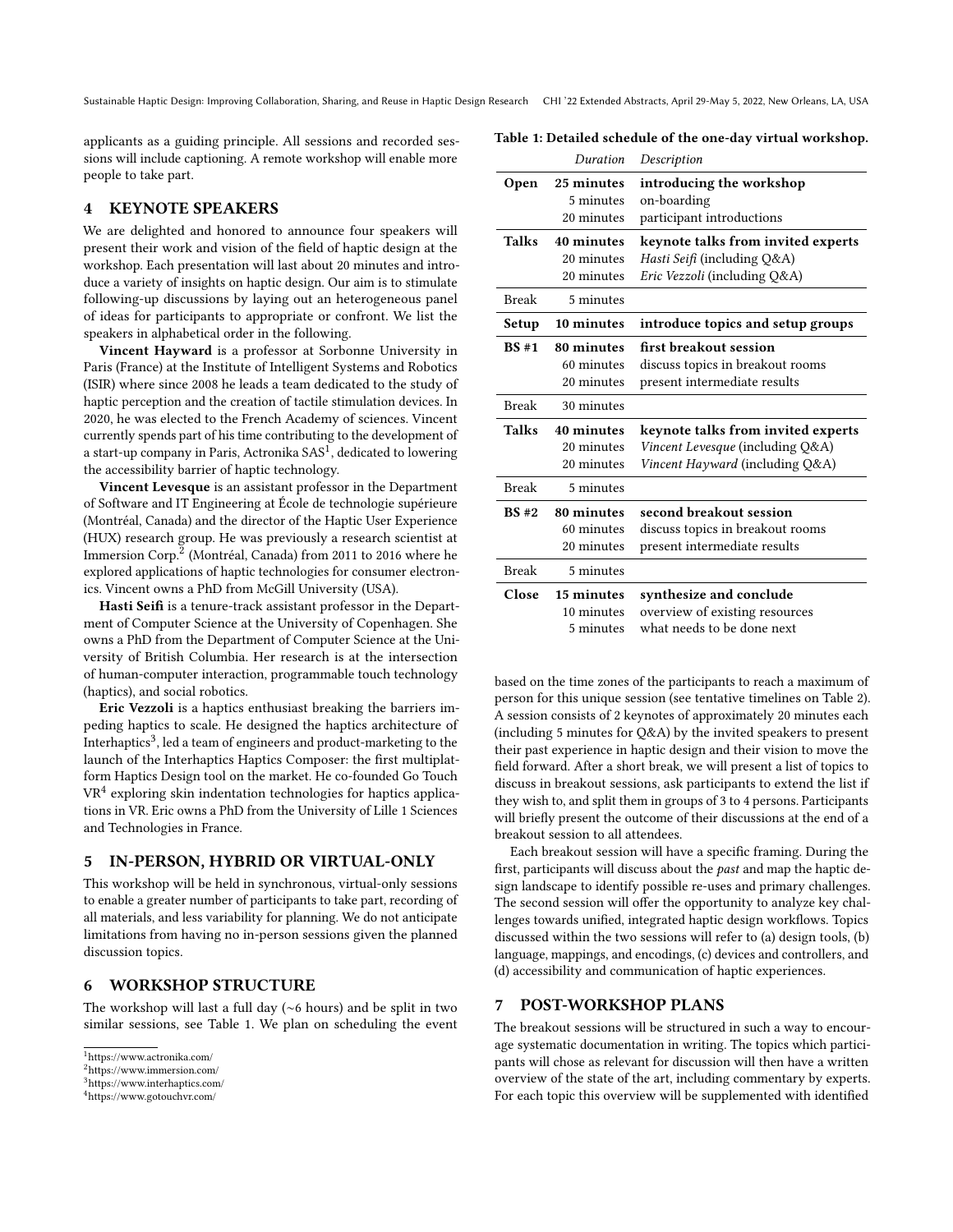| Table 2: Workshop schedule considering different time zones. |  |
|--------------------------------------------------------------|--|
|--------------------------------------------------------------|--|

<span id="page-3-4"></span>

| San Francisco  | New Orleans    | New York        | <b>Berlin</b>   | New Delhi        | Hong Kong      | Melbourne       |
|----------------|----------------|-----------------|-----------------|------------------|----------------|-----------------|
| PDT (UTC-7)    | $CDT (UTC-5)$  | EDT (UTC-4)     | $CEST (UTC+2)$  | IST $(UTC+5:30)$ | $HKT$ (UTC+8)  | $AEST (UTC+10)$ |
| Sat, Apr 30    | Sat, Apr 30    | Sat, Apr 30     | Sat, Apr 30     | Sat, Apr 30      | Sat, Apr 30    | Sat, Apr 30     |
| $5:00 - 11:00$ | $7:00 - 13:00$ | $8:00 - 14:00$  | $14:00 - 20:00$ | $17:30 - 23:30$  | $20:00 - 2:00$ | $22:00 - 4:00$  |
| Sat, Apr 30    | Sat, Apr 30    | Sat, Apr 30     | Sat, Apr 30     | Sat, Apr 30      | Sat, Apr 30    | Sun, May 1      |
| $7:00 - 13:00$ | $9:00 - 15:00$ | $10:00 - 16:00$ | $16:00 - 22:00$ | $19:30 - 1:30$   | $22:00 - 4:00$ | $00:00 - 6:00$  |

problems and open research questions, as well as strategies how to move haptic design research towards a more sustainable practice.

These written reports will serve as the basis of an essay which we intend to publish. The essay will serve as an opinion piece on the state of the art of haptic design, with a summary of open research questions. The essay will be aimed at junior researchers searching for PhD topics, and guiding grant proposals by more senior researchers. All workshop attendees will be invited to coauthor. Depending on how systematically the topics cover the space we will decide for a venue to submit to.

The published essay as well as supplementary material will be made available on our website. This website will also serve as an archive of sorts, linking to existing haptic design libraries, toolkits and other resources.

## 8 CALL FOR PARTICIPATION

This workshop aims at bringing together hapticians working in academia, industry and beyond to discuss current challenges in the domain of haptic design. We recognize that, in our own research practice, we often tend to start projects from scratch, rather than building on top of the work of others. We believe that similar patterns can be found throughout the research field. Reflecting on factors which cause this figurative re-inventing the wheel and identifying strategies to mitigate these will help the field grow harmoniously. To this end, we will host an open discussion on the history and state of the field of haptic design, interleaved with invited keynotes to further stimulate discussion.

The workshop is open to anybody with experience in haptic design such as hardware design, building design tools, encoding haptic experiences, or user-centered design approaches for interactive and playful experiences. It will be held online with possibilities for conference attendees to join from the conference site.

\*\* Important Dates \*\* Submission Deadline: February 24th, 2022 Notification: March 10th, 2022

#### \*\* Invited Speakers \*\*

|  | Vincent Hayward - Sorbonne University              |
|--|----------------------------------------------------|
|  | Eric Vezzoli – Go Touch VR                         |
|  | Vincent Levesque - École de technologie supérieure |
|  | Hasti Seifi - University of Copenhagen             |

If you are interested in participation, please submit a two to four page position paper using the publication version of the ACM Master

Article Template<sup>[5](#page-3-5)</sup>. Please use this form to upload your manuscript [https://tinyurl.com/mv3enf5f.](https://tinyurl.com/mv3enf5f)

Your position paper should clearly link to at least one of the areas suggested for breakout sessions  $-$  (a) design tools, (b) language, mappings, and encodings, (c) devices and controllers, and (d) accessibility and communication of haptic experiences – or should present another area you believe should be discussed.

The paper should briefly introduce yourself or your team, provide an overview of what you believe important works in your chosen area are and present your own work in this context. You might highlight where and how your own work was able to build on that of others, as well as where and why this was difficult to do.

These position papers will form the basis of the discussions during the breakout sessions. Ideally these discussions will lead to an opinion piece on the state and future of haptic design in HCI, which these position papers will also serve as a basis for. Finally, those authors who wish to do so will have their accepted position paper published on the workshop website. At least one participant from a group that submitted an abstract must attend the workshop.

For more information on the workshop and on submitting position papers, please visit: [https://tactilevision.github.io/chi2022](https://tactilevision.github.io/chi2022-sustainablehapticdesign/) [sustainablehapticdesign/.](https://tactilevision.github.io/chi2022-sustainablehapticdesign/)

#### 9 WEBSITE

Information about the workshop will be available online at [https:](https://tactilevision.github.io/chi2022-sustainablehapticdesign/) [//tactilevision.github.io/chi2022-sustainablehapticdesign/](https://tactilevision.github.io/chi2022-sustainablehapticdesign/) before, during, and after the workshop. Attendees will have the option to have their position papers published here, and reports on results from the workshop will also be made available through the website.

#### ACKNOWLEDGMENTS

This project received funding from the European Regional Development Fund (EFRE 100384964). Oliver Schneider and Bibhushan Joshi are supported by the Natural Sciences and Engineering Research Council of Canada (NSERC) Discovery program and the New Frontiers of Research Foundation (NFRF) Exploration program.

#### REFERENCES

- <span id="page-3-1"></span>Apple. 2021. Apple Force Touch. [https://en.wikipedia.org/wiki/Force\\_Touch](https://en.wikipedia.org/wiki/Force_Touch) Last accessed October 12th 2021.
- <span id="page-3-0"></span>[2] Gareth Barnaby and Anne Roudaut. 2020. Autogrip: Enabling Force Feedback Devices to Self-Attach to End-Users' Fingers. Proc. ACM Hum.-Comput. Interact. 4, ISS, Article 184 (Nov. 2020), 14 pages.<https://doi.org/10.1145/3427312>
- <span id="page-3-2"></span>[3] Stephen A Brewster and Lorna M Brown. 2004. Tactons: structured tactile messages for non-visual information display. (2004).
- <span id="page-3-3"></span>[4] Florian Daiber, Donald Degraen, Andr'e Zenner, Tanja D"oring, Frank Steinicke, Oscar Javier Ariza Nunez, and Adalberto L. Simeone. 2021. Everyday Proxy

<span id="page-3-5"></span><sup>5</sup>https://chi2021.acm.org/for-authors/chi-publication-formats